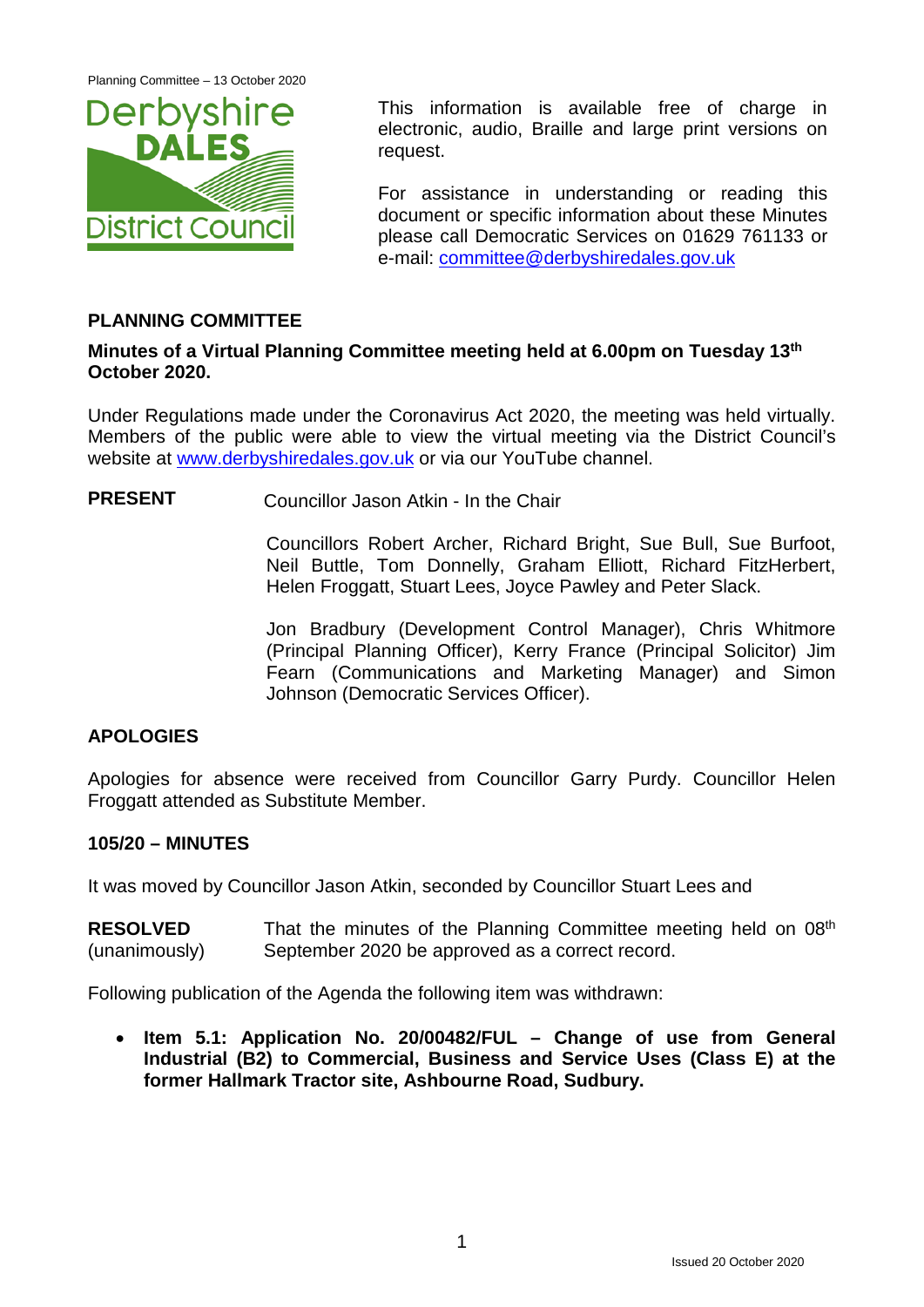### **106/20 - APPLICATION NO. 20/00617/FUL (Presentation)**

# **ERECTION OF 6NO. DETACHED DWELLINGS – LAND EAST OF LES ARDENNES, UNNAMED SECTION OF C3 FROM MAIN ROAD TO CARR FARM HALL ACCESS, HULLAND WARD DE6 3EE.**

The Principal Planning Officer gave an online presentation showing details of the application and photographs of the site and surroundings.

In line with the Council's temporary suspension of direct public participation, representations received from the public in accordance with the criteria set out in the Agenda were published on the District Council website, together with Officer responses, are set out below:

Consultation responses were set out in paragraph 5 of the report.

#### **Officer Comments:**

Further submissions were received from the Applicant's Agent after the cut-off time for representations, raising issue with the Council's housing land supply, but I can confirm that we still consider that we have a demonstrable 5 year supply.

It was moved by Councillor Richard Bright, seconded by Councillor Peter Slack and

**RESOLVED** That planning permission be refused for the reasons set out in the report.

**Voting:**

| For                | 12 |
|--------------------|----|
| <b>Against</b>     |    |
| <b>Abstentions</b> | O  |

The Chairman declared the motion CARRIED.

#### **107/20 - APPLICATION NO. 20/00632/FUL (Presentation) ERECTION OF 8NO. GLAMPING PODS WITH ASSOCIATED FACILITIES, ACCESS TRACK AND LANDSCAPING AT LAND OFF MILLERS GREEN, WIRKSWORTH.**

The Development Control Manager gave an online presentation showing details of the application and photographs of the site and surroundings.

In line with the Council's temporary suspension of direct public participation, representations received from the public in accordance with the criteria set out in the Agenda were published on the District Council website, together with Officer responses, are set out below:

### **1. Comments from the Applicants' Agent – George Henshaw of Planning Design & Practice Ltd:**

Thank you, Chairman, for the opportunity to make representations this evening. I commend the officer's report for its detailed analysis and support the recommendation for approval.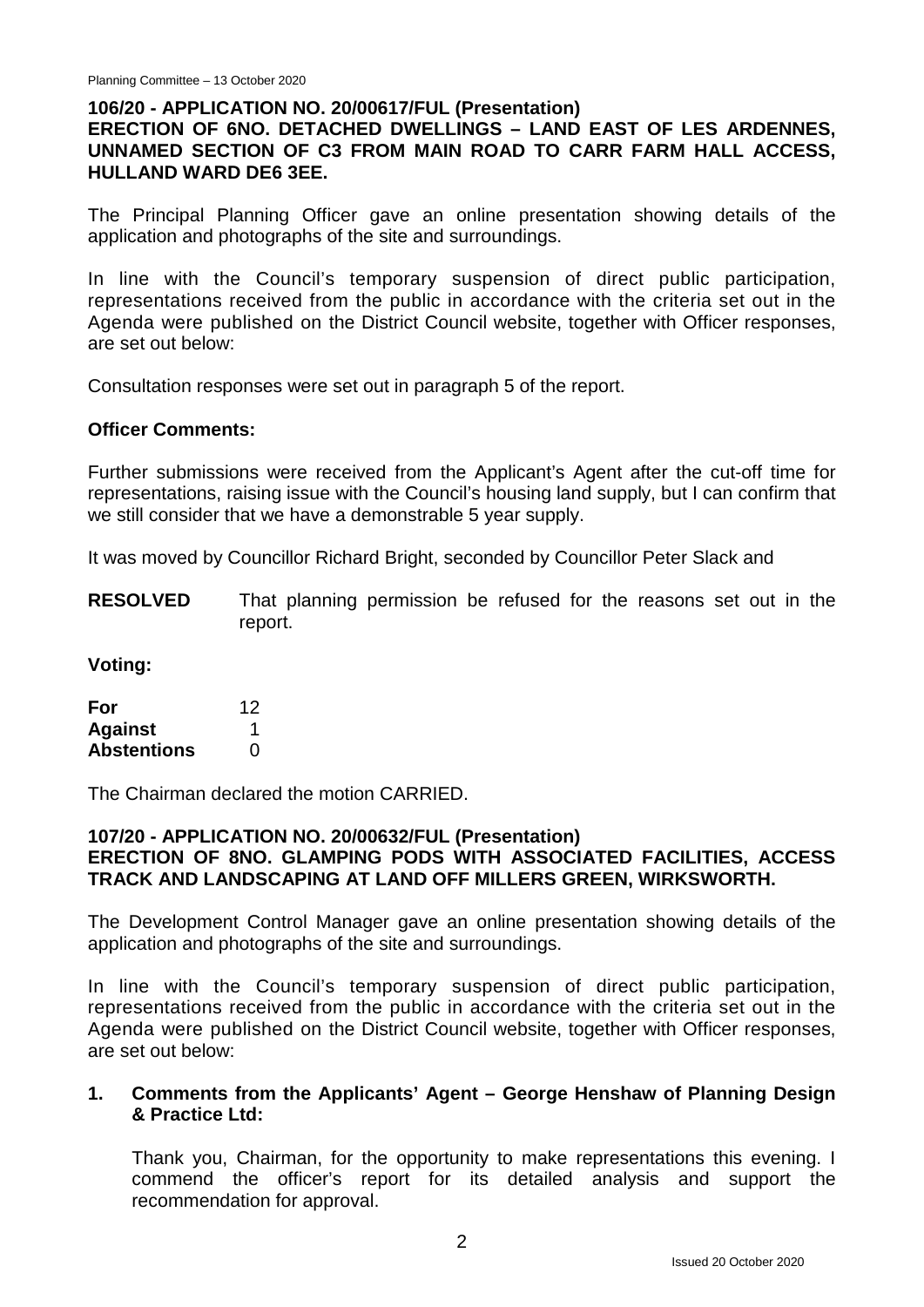The proposal is the siting of 8, small, timber glamping pods at land off Millers Green, on the outskirts of Wirksworth. The site is well screened from all directions by extensive tree planting, helping to reduce the development's impact upon the countryside. The timber pods will also not appear stark within the landscape.

The existing screening also helps to minimise any impact upon neighbouring residents. The proposed glamping site is adjacent to the applicant's residence and will subsequently have 24-hour observation. The applicants will be on hand for the day to day management of the site which intend to make a tranquil tourist experience.

The site is currently agricultural and has low ecological value. The scheme will result in a reduced intensified use of the land, with tree planting and other measures, resulting in a biodiversity gain for the site with enhanced habitats.

The proposal carries economic benefits to the Derbyshire Dales community, namely an annual spend of over £180,000 locally. Various local businesses have written in support of the application, stating a lack of accommodation within Wirksworth to support their businesses. The development will also result in an increase in employment, requiring staff to administer and maintain the site.

Derbyshire Dales District Council's Visitor Economy Plan, The Peak District Destination Management Plan, The Derbyshire Economic Strategy Statement and the D2N2 LEP Visitor Economy Review and Investment Study all support the provision of more high-quality non-serviced tourist accommodation to combat the problem of low visitor spend and a dominance of day visitors.

The proposal will provide an increasingly popular type of tourist accommodation and help to meet the growing demand. I ask that councillors support this application tonight.

### **Officer Comments:**

The points raised were presented with the planning application and taken into consideration in reaching the Officers' recommendation.

It was moved by Councillor Richard FitzHerbert, seconded by Councillor Richard Bright and

**RESOLVED** That planning permission be granted subject to the conditions set out in the report**.**

**Voting:**

| For                | 12 |
|--------------------|----|
| <b>Against</b>     |    |
| <b>Abstentions</b> | 0  |

The Chairman declared the motion CARRIED.